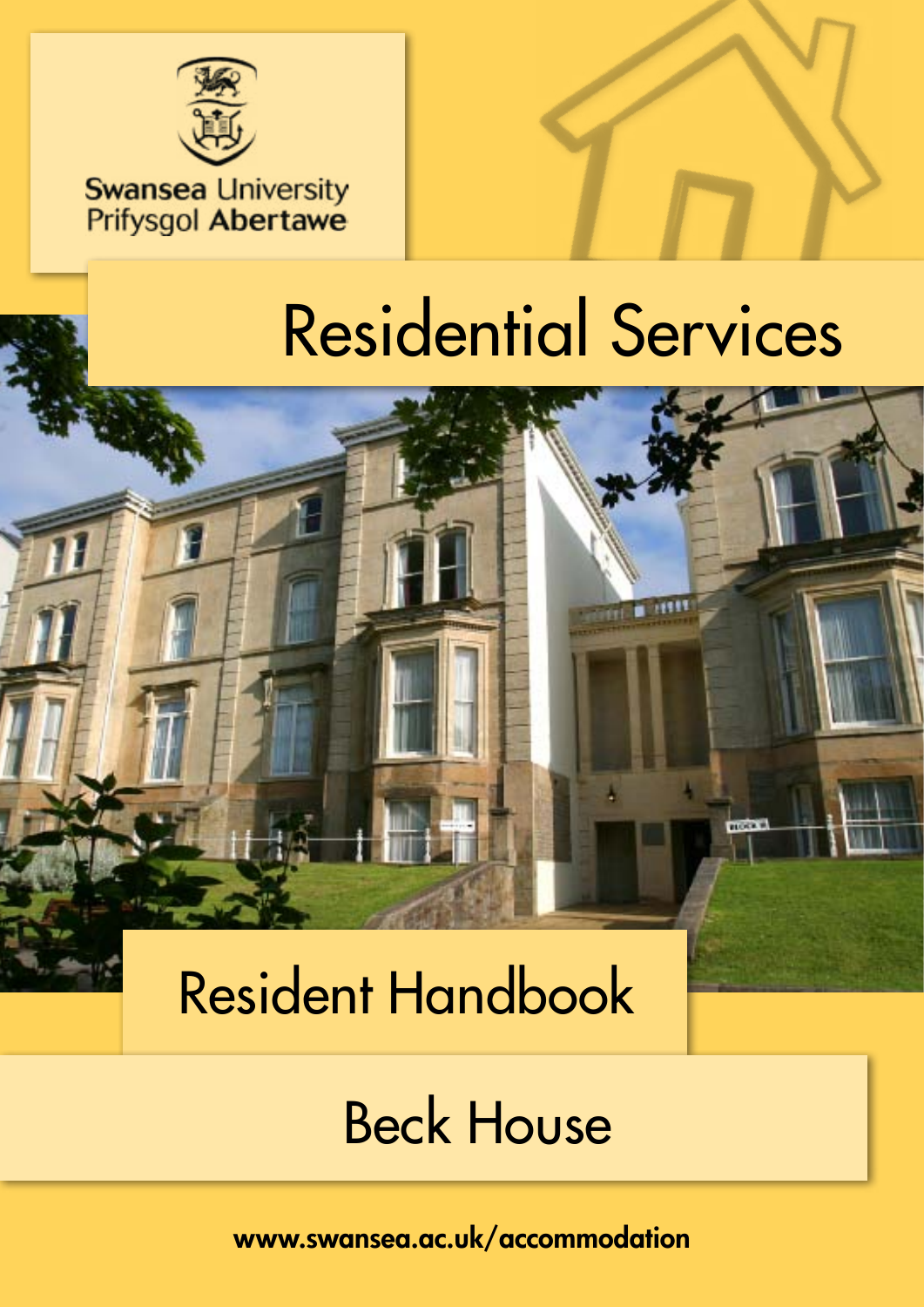

# **Contents**

..... to Beck House, your home for the next year.

This Resident Handbook will provide information on what you need to know while living in our residences and help you to settle in.

We hope you enjoy living in our accommodation!

### WIFI

Wireless internet is available to all students. You use the same network in your accommodation as you would on campus.

Firstly, you need to view the list of available wireless networks on your device(s) and connect it to **SwanseaUni-setup**.

Once you are connected to this, open a web browser, such as Chrome or Internet Explorer and you will be redirected to the [SWIS website](http://swis.swan.ac.uk/) (Swansea Wireless Internet Service).

On the SWIS website, follow the step by step instructions given to:

#### Page Page WELCOME Page<br>3

- 1. Register your device(s) using the Registration Form
- 2. Configure the connection with the setup tool
- 3. Get online using your login details. Your username is your email address, e.g. 123456@swansea.ac.uk Your password is what you have set up previously for email, intranet, etc. If you haven't got in the format *studentnumber/dd/mm/yyyy*

one set up, the default password is a combination of your student number and date of birth

- Nearby Shops and Cafes
- Personal Belongings Insurance
- TV Licensing
- [MAINTENANCE AND REPAIRS](#page-5-0) 10
	- [Reporting a repair](#page-5-0)
	- [Emergency repairs](#page-5-0)
	- [Safety and maintenance checks](#page-5-0)

If you're experiencing technical difficulties, please see the IT Support Helpdesk in the library.

### MAIL COLLECTION

Letters are delivered to Block A, B and C. Letters for Block D, E, F and G are sorted into the mail boxes. For parcels received, we display a board in the office window with the block/room number notifying you to collect from reception. Just remember to bring your student card as ID with you.

#### POST CODES

| <b>Block</b> | Postcode                        | <b>Block</b> | Postcode            |
|--------------|---------------------------------|--------------|---------------------|
| A            | SA <sub>2</sub> ONF             | Е            | <b>SA2 ONH</b>      |
|              | <b>SA2 ONF</b>                  | н            | $S_A2$ ONL          |
|              | SA <sub>2</sub> ONF             |              | SA <sub>2</sub> ONL |
|              | SA <sub>2</sub> ON <sub>G</sub> |              |                     |

- WIFI
	- Mail Collection

#### RESIDENCE BASICS

- Completing your Inventory
- Laundrette
- Keys and Lock Out[s](#page-2-0)
- [Beck Resident Information](#page-2-0)
- [Emergency Services](#page-2-0)

- [Your Residence Team](#page-3-0)
- Residence Life Assistants (RLA)

- [Residents' Network & Residents' Surgeries](#page-3-0)
- [Social Media](#page-3-0)

- Visitors
- Help with Appliances
- Sustainability and Recycling
- Residential Services Central office

- [Cleaning](#page-4-0)
- [Food Hygiene Tips](#page-4-0)

#### [TRANSPORT AND MONEY](#page-5-0)

#### WHO'S WHO? 5

- [Car parking](#page-5-0) 11
	- [Buses](#page-5-0)
	- [Cycling](#page-5-0)
	- [Santander Cycles](#page-5-0)
	- [Banks](#page-5-0)
	- [Money@CampusLife](#page-5-0)

#### CONNECTIN[G](#page-3-0) 6

#### RESIDENCE BASICS 7

- [Fire Safety](#page-6-0)
- [If you discover a fire](#page-6-0)
- [Fire drills](#page-6-0)
- [Fire alarm testing](#page-6-0)
- [Fire extinguishers](#page-6-0)

#### [RESIDENCE BASICS](#page-4-0) 8

#### RESIDENCE AMENITIES 9

- [Register with the GP and Dentist](#page-6-0)
- [Drugs and Alcohol](#page-6-0)
- **[Smoke Free Policy](#page-6-0)**
- [Meningitis](#page-6-0)
- [Osteopathy Clinic](#page-6-0)
- [CampusLife](#page-6-0)

#### [FIRE SAFETY](#page-6-0) 12

- [Personal safety](#page-7-0)
- [Security](#page-7-0)

#### [HEALTH AND SUPPORT](#page-6-0) 13

- [Tenancy questions](#page-7-0)
- [Residence Fees](#page-7-0)
- [Moving rooms](#page-7-0)
- [Suspending studies or withdrawing](#page-7-0)
- [Release from contract](#page-7-0)

#### [PERSONAL SAFETY](#page-7-0) 14

#### [ADMIN ISSUES](#page-7-0) 15

4

l

#### [END OF TENANCY](#page-8-0) 16

[USEFUL CONTACTS](#page-8-0) 17

### Your guide to living in Beck House Residences

# W E L C O M E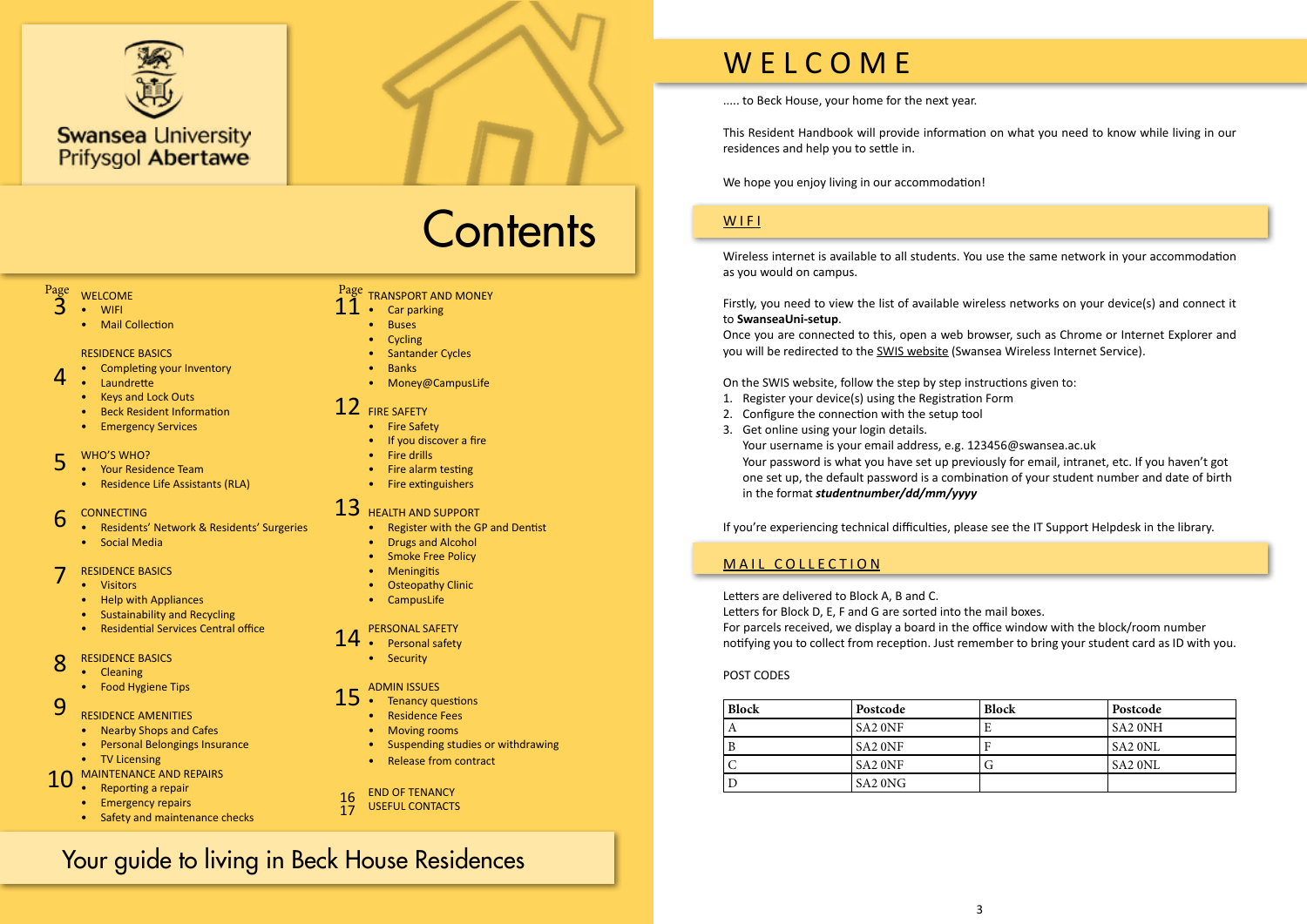### <span id="page-2-0"></span>RESIDENCE BASICS

#### [COMPLETING YOUR INVENTORY](http://onlineinventory.swansea.induction.org.uk/student/StudentRegistration.aspx)

Once you pick up your keys and check into your room, you will have 7 days to [complete your](http://onlineinventory.swansea.induction.org.uk/student/StudentRegistration.aspx) [inventory online](http://onlineinventory.swansea.induction.org.uk/student/StudentRegistration.aspx). This is your chance to note any missing items or damages you see when you first move in or you may be invoiced with a charge later. It's no good telling us about that broken desk at the end of the year but claiming that it was like that when you moved in!

*(TOP TIP: Fill out your inventory with your parents / guardians before they go home!)*

#### L A U N D E R E T T E

Launderettes can be found in communal residences There is also a Common Room with a TV in flat A2

#### KEYS AND LOCK OUTS

We highly recommend bookmarking (Ctrl -D) [the Resident Information webpage](https://www.swansea.ac.uk/accommodation/moving-in/resident-information/): https://www.swansea.ac.uk/accommodation/moving-in/resident-information/ and go to the Beck expander option so that you can refer to it easily throughout the year for quick links, documents and information specific to your residence when you need it fast.

It happens ..... you lose your key or you shut your key in your room and get locked out. **Go to Beck Reception for a temporary key to get back in.** Return the key by 10AM the following morning to avoid a late return charge. Please note, a fee will be incurred after 5 lock outs and each subsequent 5 lock outs. There is a £10.00 charge for every key that is lost.

#### RESIDENTINFORMATION WEBPAGE

#### EMERGENCY SERVICES

For emergency services (ambulance, police, fire service), dial **333** (free from room phones in Blocks D, E, F, G) or **999 / 112** (from a mobile).

First Aid boxes can be found in Beck Reception and staff can deal with minor injuries.

### WHO'S WHO?

#### YOUR RESIDENCE TEAM

Your residence site reception is located on site. Pop in to see us if you need help. Beck Reception is open Monday to Friday, 9:30AM - 10:30AM and 2:30PM - 3:30PM. Your residence team can help you with issues including:

- Repairs and maintenance
- Cleaning and portering
- Mail and parcels
- Issuing new keys in case you get locked out
- Fellow residents making too much noise

• Any other queries regarding your room or residence Contact us during office hours: 01792 534043 (from your mobile) 84043 (free from room phones in Blocks D, E, F, G) beck-reception@swansea.ac.uk

For emergencies, contact Fulton House: 01792 205678 (from your mobile) 84271 (free from room phones in Blocks D, E, F, G)

#### RESIDENCE LIFE ASSISTANT[S](http://www.swansea.ac.uk/accommodation/residences/beck/beckwelfarewardens/) (RLA)

Think of them as a friendly face; someone who can give you pastoral and practical support, including:

- Help with settling in
- Discussing issues with housemates
- Having an informal chat about worries or concerns
- Providing a sympathetic ear to personal matters
- Offering general advice from an impartial point of view
- Directing you to where you can get help from other departments

#### **Contacting your RLA: Weekdays**

**2:00PM - 10PM daily.** You can visit Beck Reception, call 01792 534043 or 84271 from Blocks D,E,F, an G

#### **Weekend**

On call emergency time starting 9:00am Saturday morning and ending 6:00am Monday morning. (Students call security - then security will call the on call RLA if it is deemed an emergency).

Email: BeckWelfare@swansea.ac.uk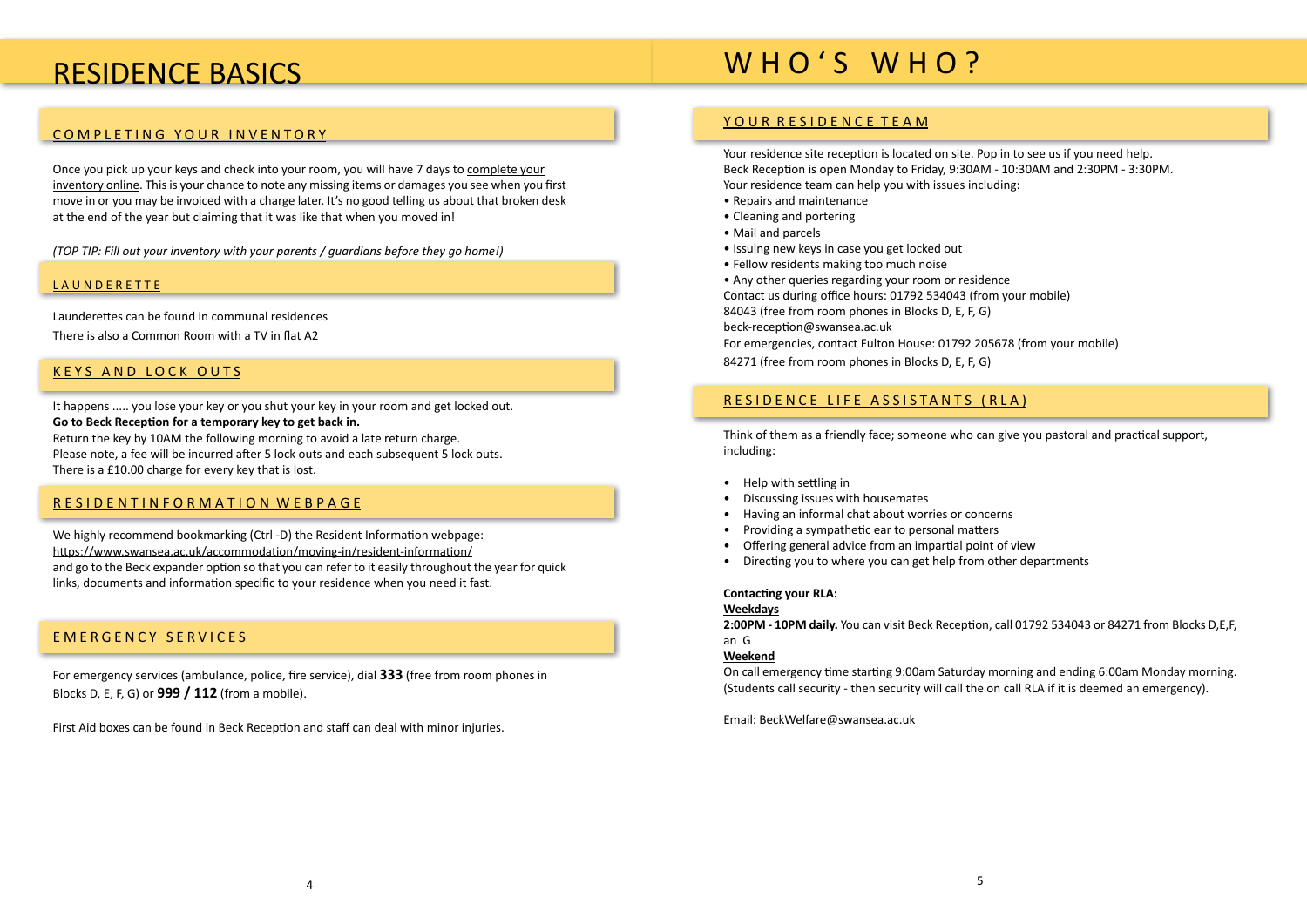# <span id="page-3-0"></span>C O N N E C T I NG

#### [RESIDENTS' NETWORK & RESIDENTS SURGERIES](http://www.swansea.ac.uk/accommodation/preparingforarrival/residentsnetwork/)

The Residents' Network (ResNet) is a joint venture between Residential Services and the Students' Union. Its aim is to ensure that each student living in Residences can benefit from the best student experience possible by organising trips, events, activities, running competitions and promoting campaigns.

In addition to the social side of things, your Residence Life Coordinator, Matthew, also runs weekly surgeries in Preseli Reception on Singleton Campus.

Are your flatmates getting you down? Having issues in the house? Drop in for a chat! It sounds obvious, but many problems are usually prevented by just being considerate of others that you're living with. Be mindful of noise levels, cleanliness, asking before borrowing things and just generally being nice to each other!

Alternatively, if you can't make the surgery, you can email: m.s.turner**@swansea.ac.uk**

#### SOCIAL MEDIA : [FACEBOOK](https://www.facebook.com/SwanseaAccommodation) , [BROWZER](http://browzer.co.uk/swansea) , [TWITTER](https://twitter.com/ResidenServices)

Find operating manuals for electrical appliances on Blackboard under Student Services > University Residences by logging into [MyUni](https://myuni.swan.ac.uk/). If you've brought electrical appliances, read our **[Electrical Appliance and PAT Testing Policy.](http://www.swansea.ac.uk/media/ELECTRICAL%20APPLIANCES%20POLICY%202012%20RESIDENCES.pdf)** 

We've set up an exclusive Beck Residence Facebook group just for you and your fellow residents. Become a member of your group to get to know who's living near you and be kept posted on any events happening around your halls. [Find your group from our A-Z](http://www.swansea.ac.uk/accommodation/a-z/facebooktwitterflickr/) if you haven't joined yet.

*(TOP TIP: If you lose something, post it in your Residence Facebook group. Numerous lost items have found their way back to their rightful owners through our residents on our Facebook pages over the years!)*

[BROWZER](http://browzer.co.uk/swansea) is a fun student communications platform and your one-stop shop for everything you need to know about living in residences.

Keep your eyes peeled for fun stories, top tips, life hacks, events, competitons and giveaways!

[TWEET](https://twitter.com/ResidenServices) us your questions, comments and feedback **[@ResidenServices](https://twitter.com/ResidenServices)**

## R E S I D E N C E B A S I C S

### VISITORS

82914 7 and 2010 and 2010 and 2010 and 2010 and 2010 and 2010 and 2010 and 2010 and 2010 and 2010 and 2010 and 2010<br>2010 and 2010 and 2010 and 2010 and 2010 and 2010 and 2010 and 2010 and 2010 and 2010 and 2010 and 2010 and 20

Visitors may stay (visitors must be over 18 years of age), up to a maximum of 2 nights at any time, with a maximum of three visits per term. For students living in a Single Sex area, guests should be of the same sex.

#### HELP WITH APPLIANCES

#### SUSTAINABILITY AND RECYCLING

The University is committed to sustainability and we encourage our students to recycle and to maintain good energy management, which will teach you to save money on your bills when the majority of you move into private student houses in your returning years.

- Switch off lights when leaving a room
- Unplug your chargers and turn off your laptops when not in use
- Switch off standby buttons on electrical appliances when not in use
- When boiling the kettle, only boil the amount you need

Rubbish is removed from residences twice weekly by residence contractors. For health and safety reasons, if you find that there is an overflow of rubbish in your flat, please take it to the large waste bins outside of your residence.

For more advice: [Sustainability at Swansea](http://www.swansea.ac.uk/sustainability/), [Recycling Guide](http://www.recycling-guide.org.uk/)

#### ACCOMMODATION OFFICE

If you have a query regarding your tenancy, you should see Residential Services at Penmaen Reception on Singleton Park Campus, **Monday to Friday, 9AM - 4PM**.

Residential Services can help you with enquires involving:

#### **Email: BeckWelfare@swansea.ac.uk**

- Residence fees
- Your tenancy contract
- Moving or swapping rooms
- Withdrawals or suspending studies
- Accommodation waiting lists

Contact us during office hours: 01792 295101 (from your mobile)

82914 (free from room phones in Blocks D, E, F, G) accommodation@swansea.ac.uk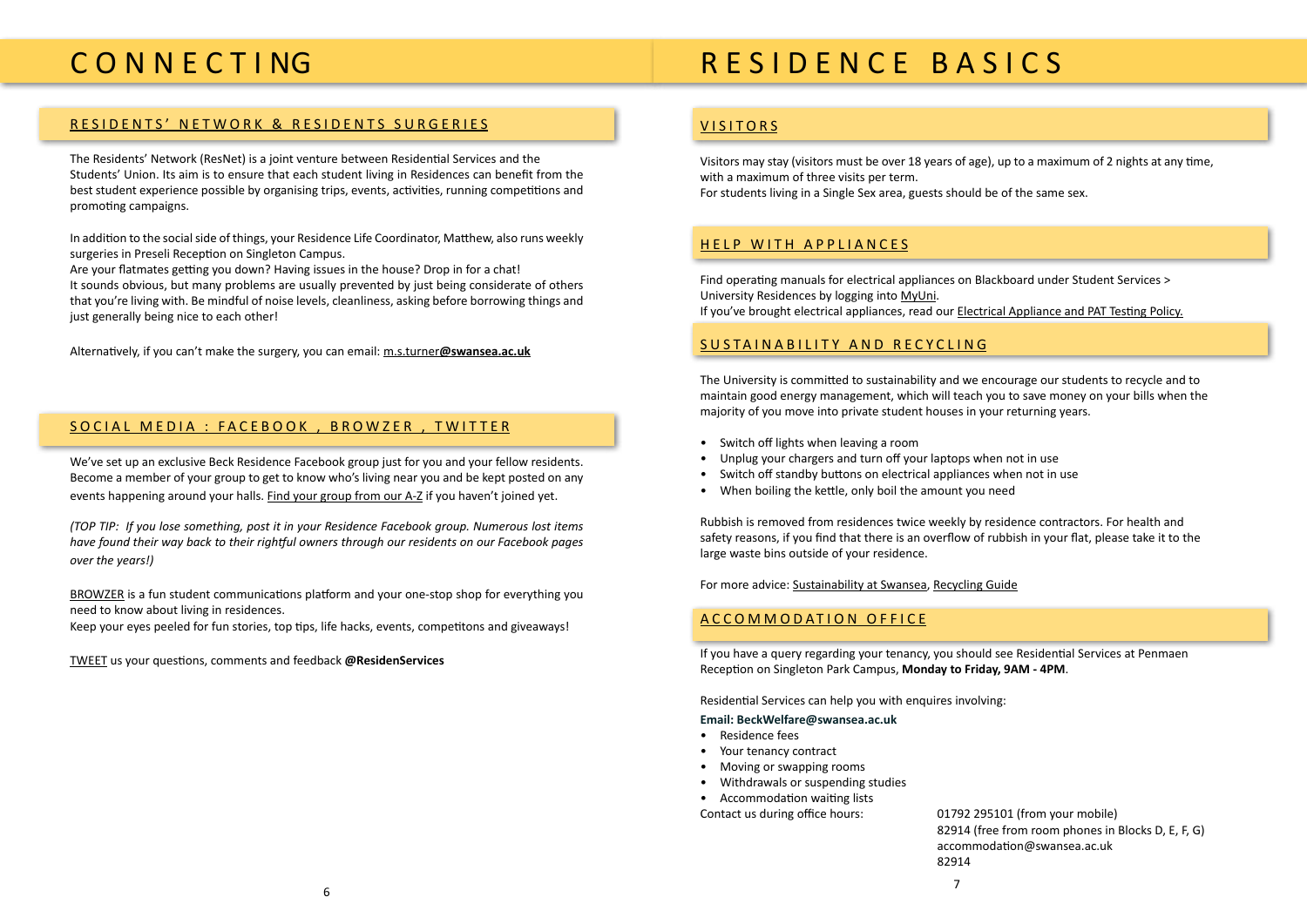# R E S I D E N C E A M E N I T I E S

#### NEARBY SHOPS AND CAFES

Beck House is within walking distance to the lively area of Uplands where you can find a Tesco Express and a Sainsbury's Local, Upland's Diner and various other places to eat or take food away.

#### [PERSONAL BELONGINGS INSURANCE](http://www.swansea.ac.uk/accommodation/preparingforarrival/insurancecover/)

You are covered by a personal belongings insurance policy with Endsleigh. Your policy number: [HH1083](https://www.endsleigh.co.uk/Umbraco/Api/AccommodationProviderApi/CertificateOfInsurance?nodeId=5486), view your policy: www.swansea.ac.uk/accommodation/moving-in/insurance-cover/ We encourage you to review your cover to:

- Check what is covered
- Check key exclusions and limitations
- Check your policy excess
- Check how to make a claim
- Decide if you want to extend and personalise your cover to protect other valuables

### TV LICENSING

If you're watching live TV programmes (i.e. as they're being shown on TV, online or on any device), you must have a TV licence by law. As of autumn 2016, anyone who downloads or watches BBC programmes on demand including catch up TV - on BBC iPlayer needs to be covered by a TV Licence. This applies to all devices, including a smart TV, desktop computer or laptop, mobile phone, tablet, digital box or games console. This is the case even if BBC iPlayer is accessed through another provider, such as Sky, Virgin Media or BT.

**NOTE:** While you're living in University residences, a TV Licence is required for every room with a lock on the door (if the resident is watching live TV programmes inside that room). One TV Licence does not cover the entire flat.

For more information: http://www.tvlicensing.co.uk

## <span id="page-4-0"></span>R E S I D E N C E B A S I C S

#### CLEANING

We provide cleaning to address matters of health and safety in kitchens and communal bathrooms once a week.

Our responsibilities include:

- Cleaning the microwave, oven, hob, kitchen floor, tables and chairs
- Wiping the outside of refrigerators and freezers
- Checking kitchen walls, skirting boards, cupboards, inside of windows and windowsills
- Cleaning the toilet, sink, shower area and bathroom floor in communal areas

Your responsibilities include:

- Cleaning your own study room and ensuite (if applicable).
- Keeping shared bathrooms clean (if applicable).
- Wash up regularly and store kitchen items away in cupboards don't allow washing up to accumulate, especially prior to cleaning day as this limits the domestic team's ability to clean.
- Keeping the oven and hobs clean burnt grease is a fire hazard.
- Ensuring spillages are cleaned.
- Taking care of your appliances damages or maintenance required due to an appliance not being cared for will incur charges.
- Keeping stairwells and corridors clear do not store items here.
- Do not move furniture from designated areas.
- Do not affix items to walls, ceilings or doors this is a fire hazard and staff are instructed to remove them.

### FOOD HYGIENE TIPS

- Keep your hands clean by washing them regularly
- Use disposable cleaning cloths to avoid spreading bacteria
- Always wash equipment and utensils after preparing food
- Keep the kitchen clean leftovers attract pests
- Cover open wounds when preparing food
- Refrigerate all high risk foods, e.g. meat, poultry, fish, dairy products
- Do not overload the refrigerator
- Defrost the freezer once a term
- Store cooked and raw food separately
- Adhere to 'use by' and 'best before' dates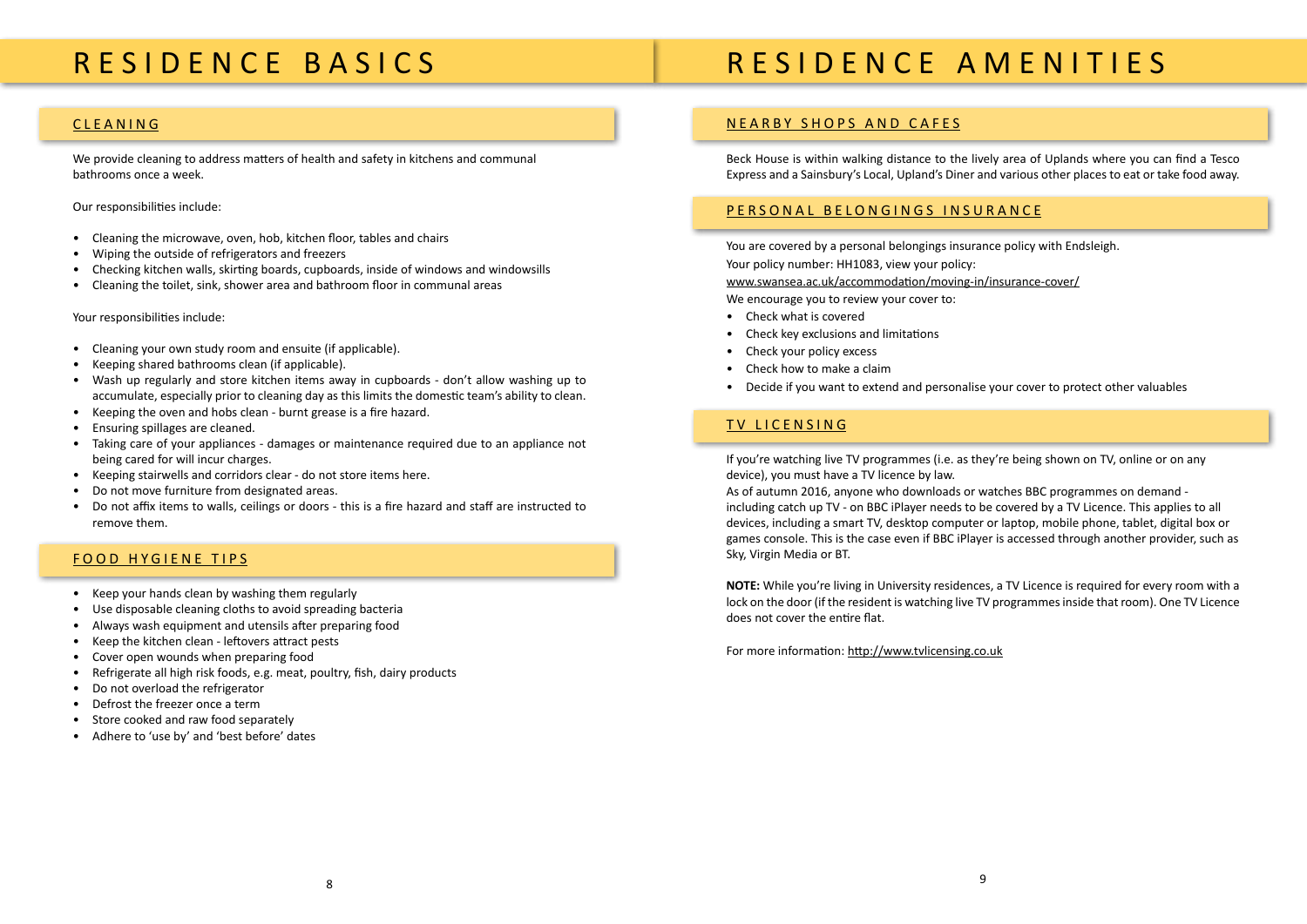# <span id="page-5-0"></span>M A I N T E N A N C E & R E P A I R S

#### REPORTING A REPAIR

If something needs fixing, you can report it to Beck Reception or by emailing s.c.lewis@swansea.ac.uk

#### EMERGENCY REPAIRS

#### Examples of emergency repairs:

- Gas escapes
- Serious water leaks
- Total failure of heating system (depending on the time of year)
- Total failure of electrical supply
- Serious electrical malfunctions
- Serious problems with drainage

Outside office opening hours, please contact Security on 84271 (free from room phones in Blocks D, E, F, G) / 01792 205678 (from a mobile)

#### SAFETY AND MAINTENANCE CHECKS

Inspections are undertaken twice a year by staff to check safety and maintenance and ensure you're looking after your accommodation.

Rooms or communal areas that aren't kept reasonably clean can be a health risk and also impact on other residents.

We'll give you plenty of notice about inspections before they happen.

#### **CONDENSATION**

Condensation is a common problem in student accommodation. It occurs when warm moist air comes into contact with a cold surface – usually a wall or window. Moisture in the air creates a layer of water on cold surfaces where black mould can grow. Although it's unsightly, it is not dampness and can easily be wiped away. Condensation is not a structural issue with the property - it is caused by living habits.

Ways to prevent condensation mould:

Insurance should be arranged by each resident bringing a bike to University, as this is not covered by the Endsleigh contents insurance included in your accommodation. <u>[View your policy.](http://www.swansea.ac.uk/accommodation/preparingforarrival/insurancecover/)</u>

#### SANTANDER CYCLES

- Ventilate your room daily / open windows clean dry air helps prevent the mould forming
- Ensure there is adequate heating this doesn't necessarily have to be at a high temperature
- Wipe water from window areas regularly
- Avoid drying clothes on radiators as this creates additional moisture in the air
- Move furniture or other items away from walls as this prevents the free flow of air
- Air vents must never been blocked
- Use the extractor fan when cooking

For more information about [preventing condensation and mould](https://www.swansea.ac.uk/media/CondensationMouldLeaflet.pdf).

# T R A N S P O R T A N D M O N E Y

### CAR PARKING

Free car parking is available on site for Beck residents.

NOTE: There is no student parking on both campuses.

#### BUSES

Buses run frequently between both campuses, Hendrefoelan Student Village and the City Centre. They also run throughout nearby areas such as Brynmill, Uplands and Sketty. For more information and timetables, check out the [Traveline Cymru journey planner.](http://myunijourney.traveline.cymru/swansea-university/)

#### CYCLING

There are some bike shelters (accessible with a code from Beck Reception) as well as some open shelters and bike racks on site.

Students must provide their own bike locks - a D lock is recommended. Residential Services are unable to take responsibility for bikes stored within the bike shelters. Residents are reminded that bikes should be stored securely at all times with the bike shelter door closed on departure.

Santander Cycles Swansea is a cycle hire scheme that everyone can use. It's a fun, affordable and sustainable way to get around Swansea. You can pick up and drop off the cycles at any hub – there are five conveniently located along the sweep of Swansea Bay. You can stop and park your bike at any time and even enrol for a yearly membership of £30 for all students. You can cycle along the promenade or take the bike for a spin down the Mumbles and the bikes are all very easy to use.

#### BANKS

There are cash points next to the Tesco Express and Sainsbury's Local in Uplands. Singleton Park Campus: Santander (Fulton House). Bay Campus: Cash point outside Tesco.

### [MONEY@CAMPUSLIFE](http://www.swansea.ac.uk/money-campuslife/)

If you have money issues, especially in regards to paying your accommodation fees, please see Residential Services who will liaise with [Money@CampusLife](http://www.swansea.ac.uk/money-campuslife/) to try and help you. It's very important that you stay in touch with us and keep us updated. [Money@CampusLife](http://www.swansea.ac.uk/money-campuslife/) can provide information, advice and guidance with student financial queries and help with effective budgeting.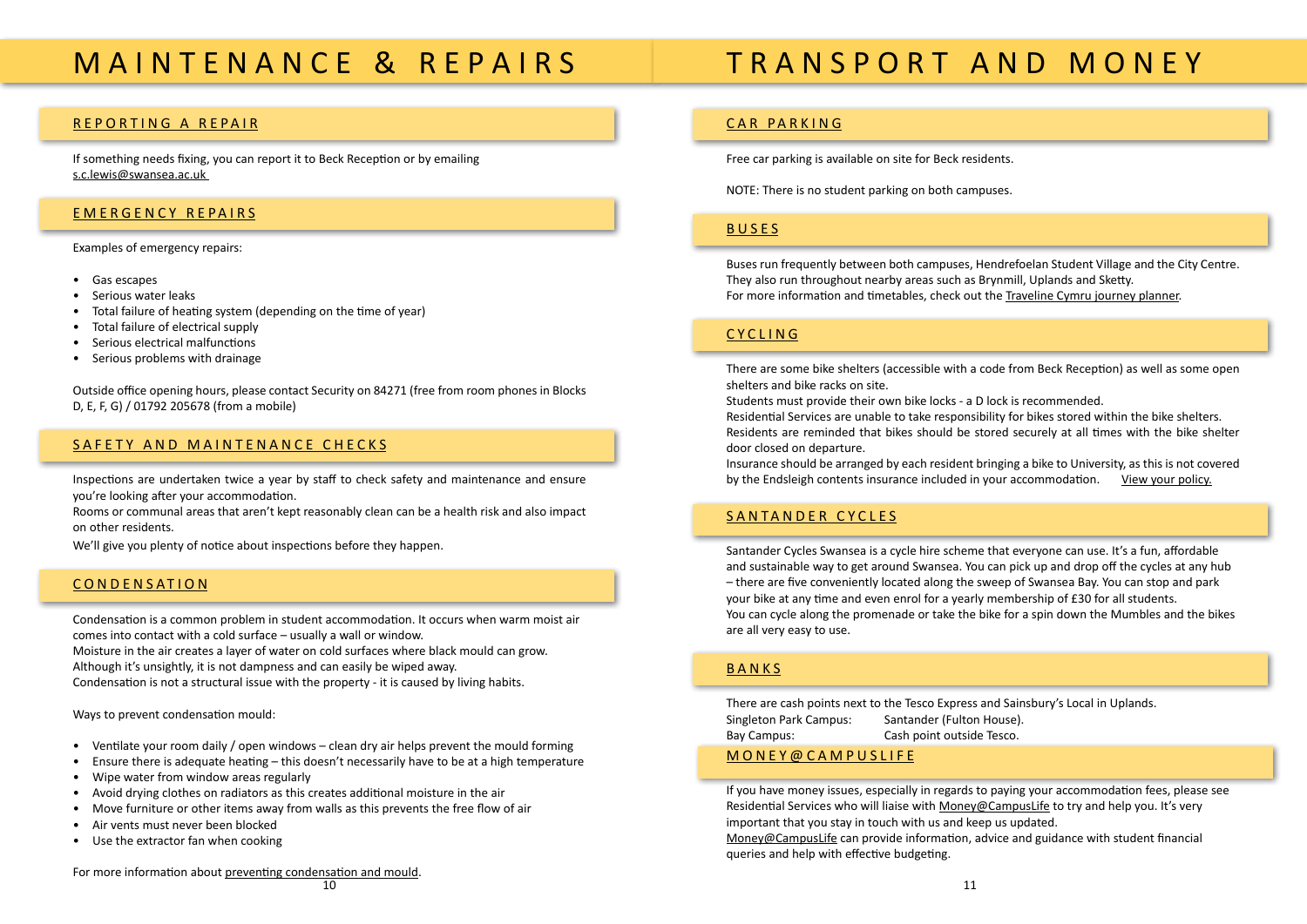### <span id="page-6-0"></span>FIRE SAFETY

### FIRE SAFETY

Have a look around at the fire and safety signs located in your property – they are provided to ensure your safety. Fire safety information sheets are provided in your room and displayed in the kitchen area.

- Keep all communal areas, corridors and fire exits clear of personal belongings at all times particularly clothes airers and ironing boards. Ironing should be done in kitchens or bedrooms and never blocking the fire exit paths.
- Don't leave your cooking unattended.
- Burnt grease on cooker hobs is a fire hazard so be sure to clean them regularly.
- Candles, incense sticks and burners pose a real fire risk and are not permitted in residences.
- Personal heaters, gas canisters and other flammable materials are not permitted in residences.
- Personal cooking equipment (such as: hot plates; grills; sandwich toasters; rice cookers) must only be used and stored in kitchen areas. Use of such items is not permitted in bedrooms.
- Deep fat fryers pose a significant fire risk and are not permitted in residences.

We have frequent issues at the start of term with steam from showers activating alarms, so remember to close bathroom doors during and after showers. When fire alarms are activated, fire brigades are automatically called to attend, so false activations are a waste of resources.

For concise and easily accessible notes on fire safety, you can log back into your Accommodation Induction via your [Accommodation Account](https://universityservices.swan.ac.uk/contracts/). The module will only take a couple of minutes and it's a quick step to looking after yourself and your housemates. You can also watch the [Fire Safety](http://www.swansea.ac.uk/parents-guide/student-support/fire-safety/) [Video](http://www.swansea.ac.uk/parents-guide/student-support/fire-safety/) online to see how quickly a fire can spread in a student bedroom: https://www.swansea.ac.uk/accommodation/a-z/facebook-twitter-flickr/

The use of illegal drugs is not permitted in residences. [University Drugs Policy](http://www.swansea.ac.uk/media/Drugs%20Policy%20Final.pdf) and [Alcohol Policy:](https://www.swansea.ac.uk/media/Student%20Alcohol%20Policy.pdf) https://www.swansea.ac.uk/academic-services/academic-guide/other-university-regulations/ alcohol-policy/

Please remember that fire rules and regulations are in place to protect you and other residents from the risk of fire. We have a responsibility to ensure that you know what to do in the event of an emergency, so please take the time to familiarise yourself with the basics to keep you safe.

### IF YOU DISCOVER A FIRE, FIRE DRILLS, FIRE ALARM TESTING, FIRE EXTINGUISHERS

Please refer to the emergency evacuation procedure in your bedroom to know what to do in the event of a fire. Evacuate quickly by using the stairs; not the lifts. If you discover a fire, you must sound the fire alarm, leave the building and proceed to the designated assembly point for the building. You must not put yourself at risk at any time.

The University is legally required to carry out fire evacuation drills on all its buildings. A rolling programme of drills for this academic year will start soon after your arrival.

Fire alarm tests are carried out weekly on a Thursday morning in Beck House residences.

# H E A L T H A N D S U P P O R T

### REGISTER WITH THE GP AND DENTIST

You must register with a doctor and dentist in Swansea. The University Health Centre is based on the ground floor of Penmaen Residence and there is a dentist in Horton Residence, both on Singleton Park Campus.

#### [DRUGS](http://www.swansea.ac.uk/media/Drugs%20Policy%20Final.pdf) AND [ALCOHOL](https://www.swansea.ac.uk/media/Student%20Alcohol%20Policy.pdf)

#### SMOKE FREE POLICY

Swansea University has a Smoke Free Policy which means that smoking is not permitted in your room, our residences or any University building. For more information, please read the [University's Smoke Free Policy](https://www.swansea.ac.uk/media/Smoke-Freey-Policy-36119-en.doc).

#### **MENINGITIS**

Students are the second highest risk group for meningitis, with up to 25% of students carrying the bacteria that causes the disease. Check you are immunised against meningitis, mumps, measles and rubella. Students in their first weeks at university are most vulnerable!

Get vaccinated. If you've not been immunised, it is advisable to get vaccinated before coming to university as the vaccinations take 10 days to be effective. There are several different types of meningitis, so although many of you may have been vaccinated against meningitis C, there is no way of preventing infection by meningitis B, the most common bacterial form.

For more information, please visit: [Meningitis Research Foundation - symptoms in young people](http://www.meningitis.org/symptoms/young-people)

#### [OSTEOPATHY CLINIC](http://www.swansea.ac.uk/hwa/health-and-wellbeing-services/osteopathicclinic/)

If you are suffering from back pain, a sports injury, headaches or arthritis, contact the Singleton Park Campus Osteopathic Clinic on 01792 518600 or osteopathclinic@swansea.ac.uk

#### **[CAMPUSLIFE](http://www.swansea.ac.uk/campuslife/)**

All students at Swansea University benefit from access to the CampusLife Department which provides information, advice, support on a wide range of issues. Check out the [CampusLife website](http://www.swansea.ac.uk/campuslife/) to read more about the support at Swansea.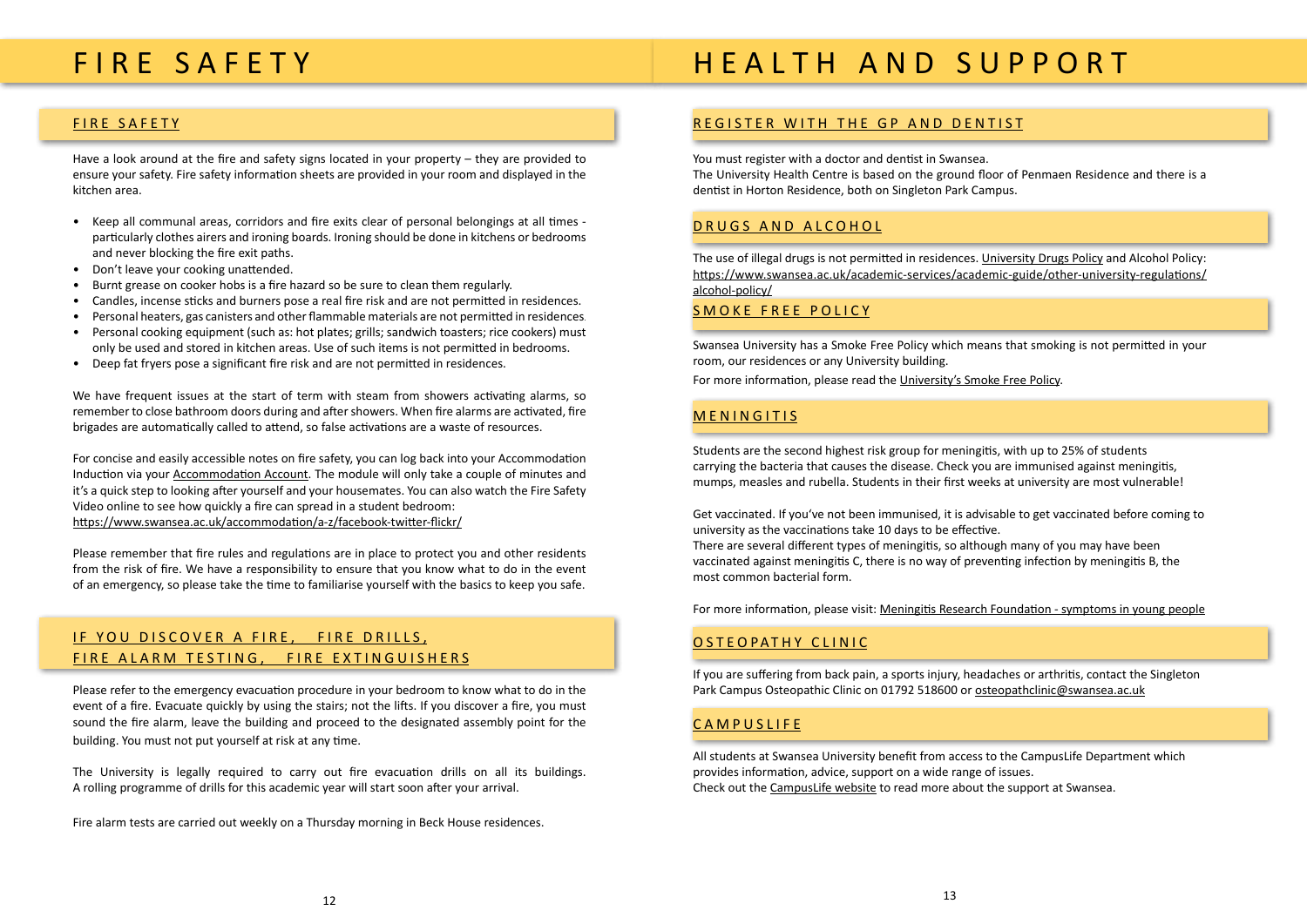# <span id="page-7-0"></span>P E R S O N A L S A F E T Y

#### PERSONAL SAFETY

Be diligent and take care of yourself and your safety by remembering some of these tips:

- Take your mobile phone with you everywhere but don't leave it on display.
- Everyone is more vulnerable to crime when they've been drinking. If you're planning a big night out, arrange beforehand to go home with friends, or in a taxi.
- Men and women alike can have their drinks spiked. Keep an eye on your drinks and leave it with a mate if you go to the toilet.
- Use cash machines wisely, in groups and during the day if possible. Put your card and cash away quickly and be aware of who's around you. NEVER write down your PIN!
- Never walk alone. Thieves are after an easy target. Walk in groups at night, travel by taxi or stay over with a trusted friend. Your safety is worth more that the cab fare home.

#### **SECURITY**

Always think about your security in residence and be diligent.

Lock your room, close windows and doors behind you when you go out. If you don't, this may invalidate your contents insurance policy, as well as compromising the security of other residents. Burglaries in residences are rare but walk-in opportunist thefts can occur if doors / windows are left open.

- Don't let anyone into your building or flat that you don't know
- Lock your room, even if you're just popping out momentarily
- Don't leave valuables on display keep them out of sight or lock away in a secure place
- Contact Security if you see anything suspicious
- Notify residents if you're going away to avoid causing concern

If you need to report a theft, call Beck Reception and the police on 01792 456999 (you'll need a crime reference number for an insurance claim).

Campus Security Staff conduct patrols throughout the night. There's a uniformed Police Officer and a uniformed Community Support Officer.

In an emergency, contact University Security 24 hours a day, 7 days a week directly from your room phone on **333** or **999 / 112** from a mobile.

In a non-emergency, contact Fulton House Security: 84271 (free from room phones in

 Blocks D, E, F, G) 01792 205678 (from a mobile)

# A D M I N I S S U E S

#### TENANCY QUESTIONS?

If you have a query regarding your tenancy, such as paying your accommodation fees, requesting a room transfer or withdrawals, you should see Residential Services at Penmaen Reception on Singleton Park Campus, **Monday to Friday, 9AM - 4PM.**

Contact us during office hours: 01792 295101 (from your mobile) 82914 (free from room phones in Blocks D, E, F, G) accommodation@swansea.ac.uk

#### [RESIDENCE FEES](http://www.swansea.ac.uk/accommodation/financefees/)

Your Licence Agreement provides details of how much your fees are and when payment dates are. You can also find the information on our [Finance & Fees webpage](http://www.swansea.ac.uk/accommodation/financefees/): https://www.swansea.ac.uk/accommodation/accommodation-fees1920/ The easiest way to pay your Residence Fees is to set up a direct debit which is paid out termly.

#### MOVING ROOMS

Our transfer list opens mid-October when you can complete a transfer request form. We also operate a Room Swap Scheme. Join our [Residents Room Swap Facebook group](https://www.facebook.com/groups/roomswap/): www.facebook.com/groups/503559347117007/ to find out more.

#### SUSPENDING STUDIES OR WITHDRAWING

If you're suspending studies or withdrawing from Swansea, please come and see us so we can talk you through what you need to do.

#### RELEASE FROM CONTRACT

The only circumstances you'll be released from your contract before its end date (unless leaving University) is if a new student (not currently in University residences) takes over your room. Release from accommodation information available on our [Document Store webpage:](http://www.swansea.ac.uk/accommodation/document-store/)  www.swansea.ac.uk/accommodation/document-store/